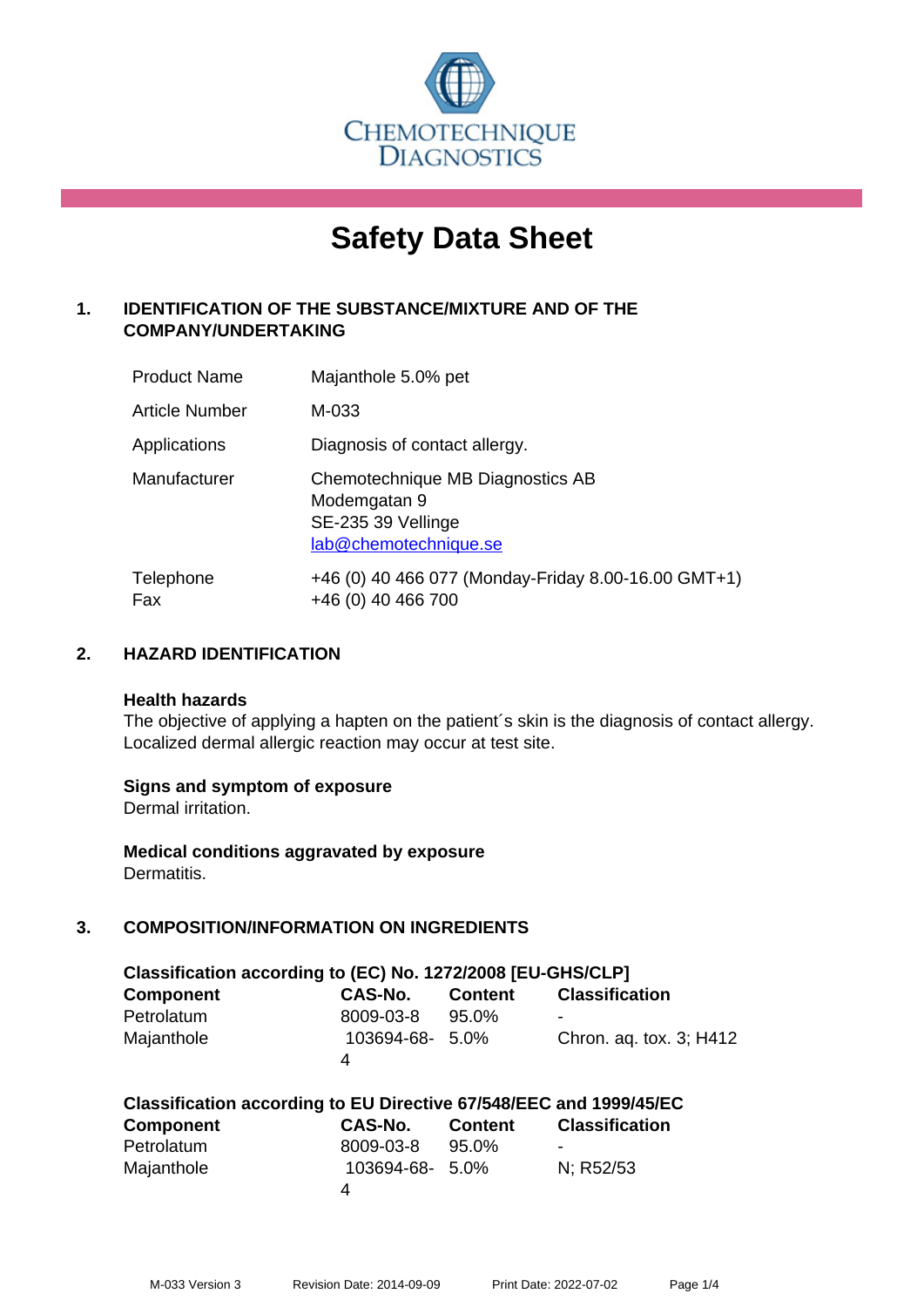## **4. FIRST AID MEASURES**

## **Emergency and first aid procedures**

Obtain medical attention.

# **5. FIRE-FIGHTING MEASURES\***

#### **Suitable extinguish media**

CO2, powder or water spray. Fight larger fires with water spray or alcohol resistant foam.

# **For safety reasons unsuitable extinguishing agents**

Water with full jet.

## **Special protective equipment for fire-fighters**

Wear self-contained respiratory protective device. Wear fully protective suit.

\*Data is shown for petrolatum only

## **6. ACCIDENTAL RELEASES MEASURES**

**Steps to be taken if material is released or spilled** Contain and place in a closed container.

# **7. HANDLING AND STORAGE**

**Precautions to be taken in handling and storage** Store dark at 5-8°C. Avoid extended exposure to light. FOR EXTERNAL USE ONLY.

# **8. EXPOSURE CONTROLS/PERSONAL PROTECTION**

**Respiratory protection** Not required.

**Ventilation** Local exhaust.

**Protective gloves** Disposal gloves.

#### **Eye protection** Not required with normal use.

## **Work/Hygienic practices**

Wash hands after each use.

## **9. PHYSICAL AND CHEMICAL PROPERTIES**

Odour Fragrance

Appearance Ivory White Semi-solid

Melting point\* 50-55° C Flash point\*  $>100^{\circ}$ C

Boiling point\* No data available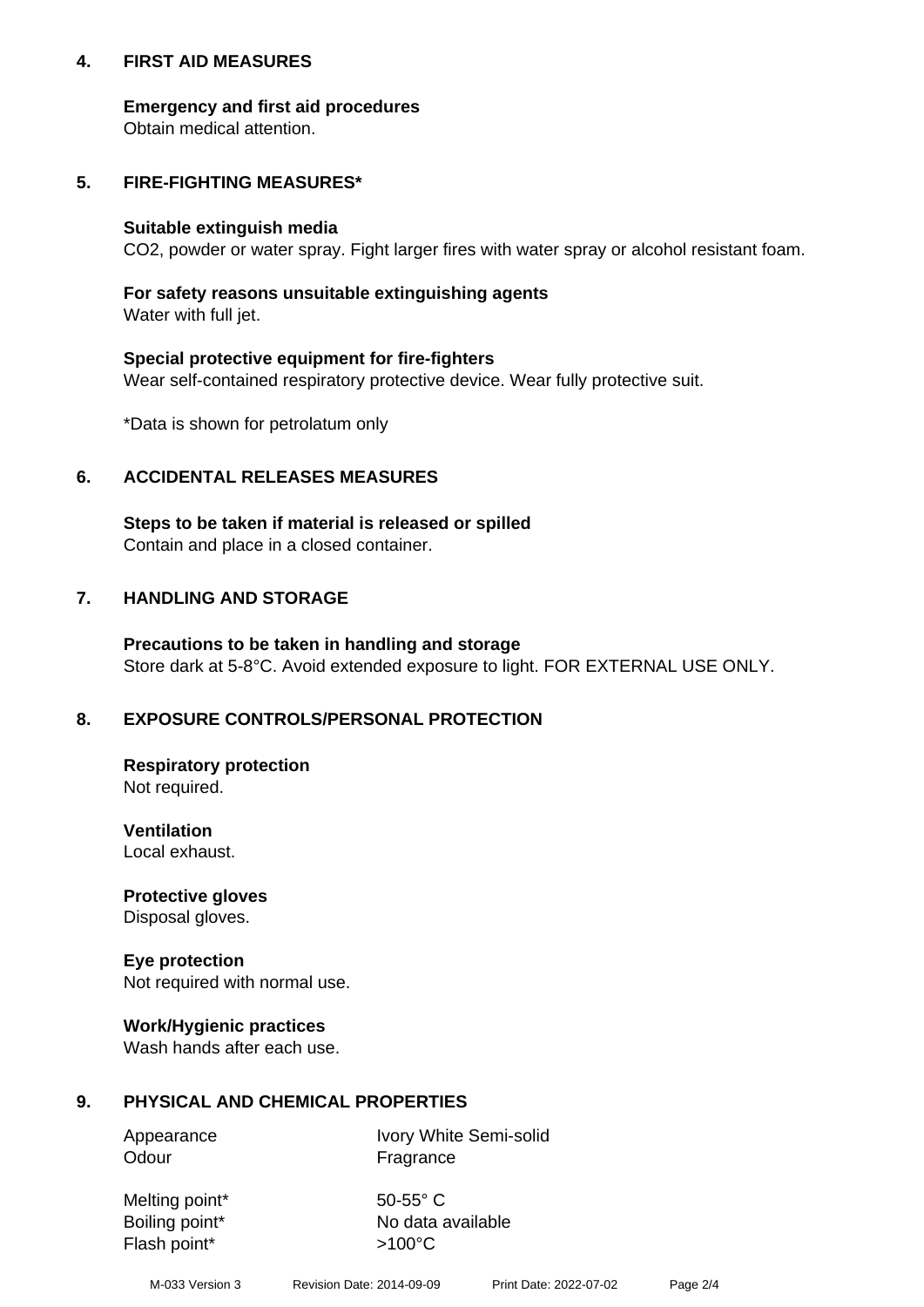Density\* No data available. Solubility in/Miscibility with Water\*

Self ignition\* Product does not self ignite. Danger of explosion\* Product does not present an explosion hazard. Insoluble

\*Data is shown for petrolatum only

## **10. STABILITY AND REACTIVITY**

#### **Incompability**

May react with strong oxidizing agents.

#### **Stability**

Stable at recommended storage conditions.

#### **Hazardous byproducts**

Combustion may generate CO, CO2 and other oxides.

**Hazardous polymerization**

Will not occur.

## **11. TOXICOLOGICAL INFORMATION**

No data available.

#### **12. ECOLOGICAL INFORMATION**

No data available.

## **13. DISPOSAL CONSIDERATIONS**

#### **Waste disposal method**

Comply with federal, state/provincial and local regulation.

#### **14. TRANSPORT INFORMATION**

Not dangerous goods.

# **15. REGULATORY INFORMATION**

The classification is according to the latest editions of the EU lists, and extended by company and literature data.

#### **16. OTHER INFORMATION**

#### **Text of H-statements and R-phrases mentioned in Section 3**

| Chron. aq. tox. 3 |                           | Chronic aquatic toxicity (Category 3)     |          |  |
|-------------------|---------------------------|-------------------------------------------|----------|--|
| H412              |                           | Harmful to aquatic life with long lasting |          |  |
|                   |                           | effects                                   |          |  |
|                   |                           | Dangerous for the environment             |          |  |
| M-033 Version 3   | Revision Date: 2014-09-09 | Print Date: 2022-07-02                    | Page 3/4 |  |